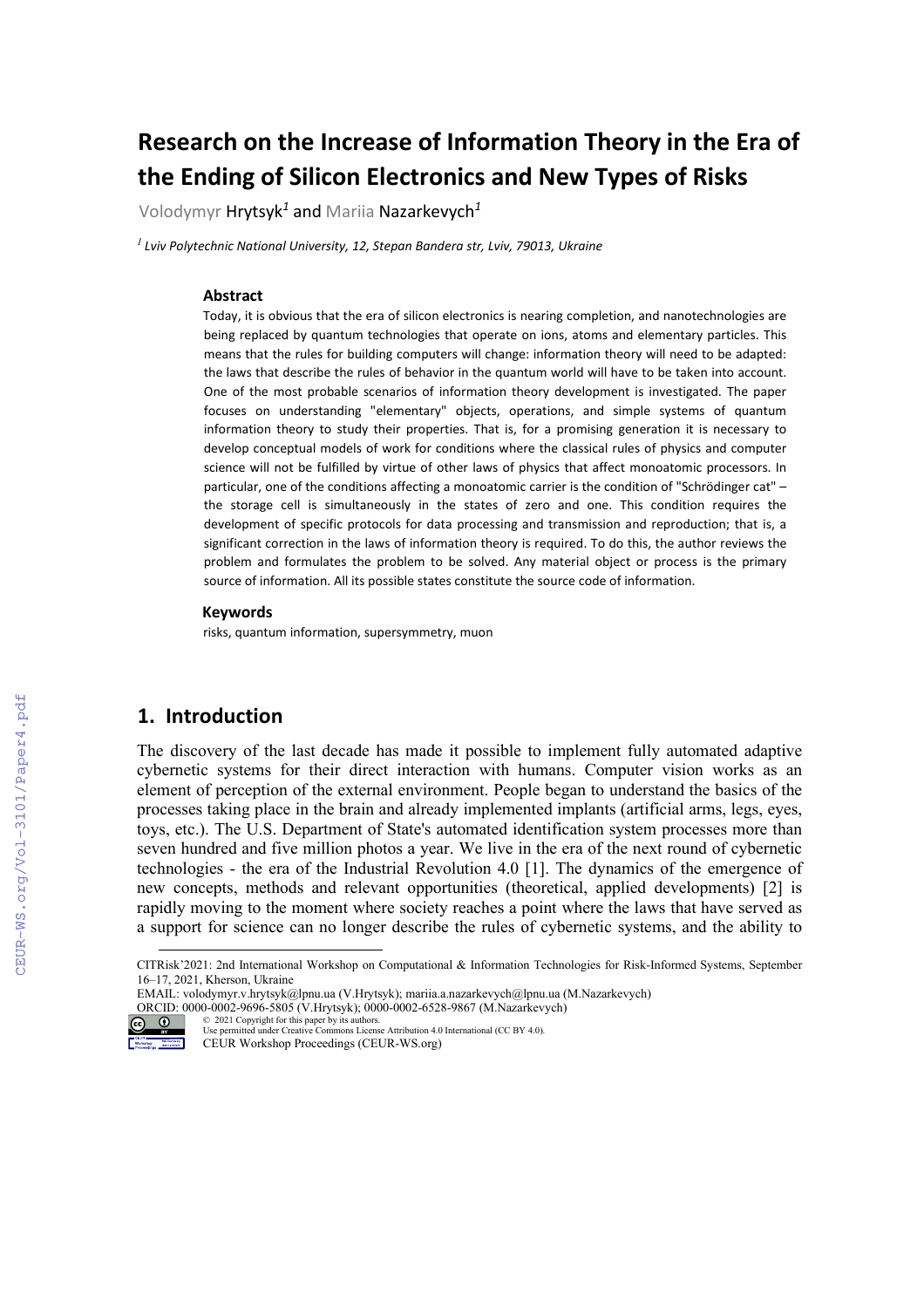reliably predict the flow of information in 15-20 years is impossible to predict today. This will happen because the principles of information dissemination can be based on fundamentally new models [3, 4], which we do not use today. Moreover, although such an assumption for people, who want to fall into the field of adaptive IT research, seems a bit premature, but the worst-case scenario is that this is the only possible model of development. In this paper, the authors explores one of the most likely scenarios for the development of information theory.

Today there is a clear structure of definitions of concepts used in information technology, i.e. information, messages, signal, data, entropy – these are different concepts that have a clearly defined place in information theory. In the theory of information, information is considered as a quantitative measure to eliminate uncertainty, which decreases as a result of obtaining some information.

Let us introduce several definitions:

**Information** is new knowledge that the consumer receives as a result of the perception of certain messages.

**Knowledge** is a set of data (from an individual, society or artificial intelligence system) about the world, including data on the properties of objects, patterns of processes and phenomena, as well as the rules of using this information for decision-making. In other words, knowledge is a reflection of reality (objects, situations) in the form of concepts, relationships (subjective image of objective reality).

**Subject knowledge** is the ability to solve problems independently in the subject area, i.e. to use the available data to achieve the goal.

**Data** is a message recorded on a specific medium and presented in a form convenient for receiving, transmitting, processing information-analytic system (human or device).

A **message** is a sequence of signs, signals or physical processes that change over time, i.e. those that have a material and energy basis.

The theory of information is based on the method proposed by K. Shannon for calculating the amount of information that contains one random variable relative to another random variable. The amount of information in a message is determined by how much uncertainty is reduced after receiving the message. From this point of view, the amount of information contained in the received message is the greater, the greater the uncertainty before the transmission of the message.

If the state of an object or system is known in advance, then the message about this state does not carry any information for its recipient. If we receive new information about the state/condition of the observed object, then this message carries new information that will increase knowledge about the object. In this case, it is said that such a message contains some information for its recipient.

Thus, in the first approximation, information can be defined as new, previously unknown knowledge about the state of an object or system, and the amount of information is the amount of this knowledge. It is clear that if new knowledge increases the general level of knowledge about the state of the observed object, the amount of information accumulates and has an additive nature.

As a result, before the source sends a message to its recipient, there is uncertainty about the content of the message about the state of the object of observation. After selecting a message, the source generates a certain amount of information, which reduces this uncertainty.

The theory of information is based on the method proposed by Claude Shannon to measure the amount of information contained in one random variable relative to another random variable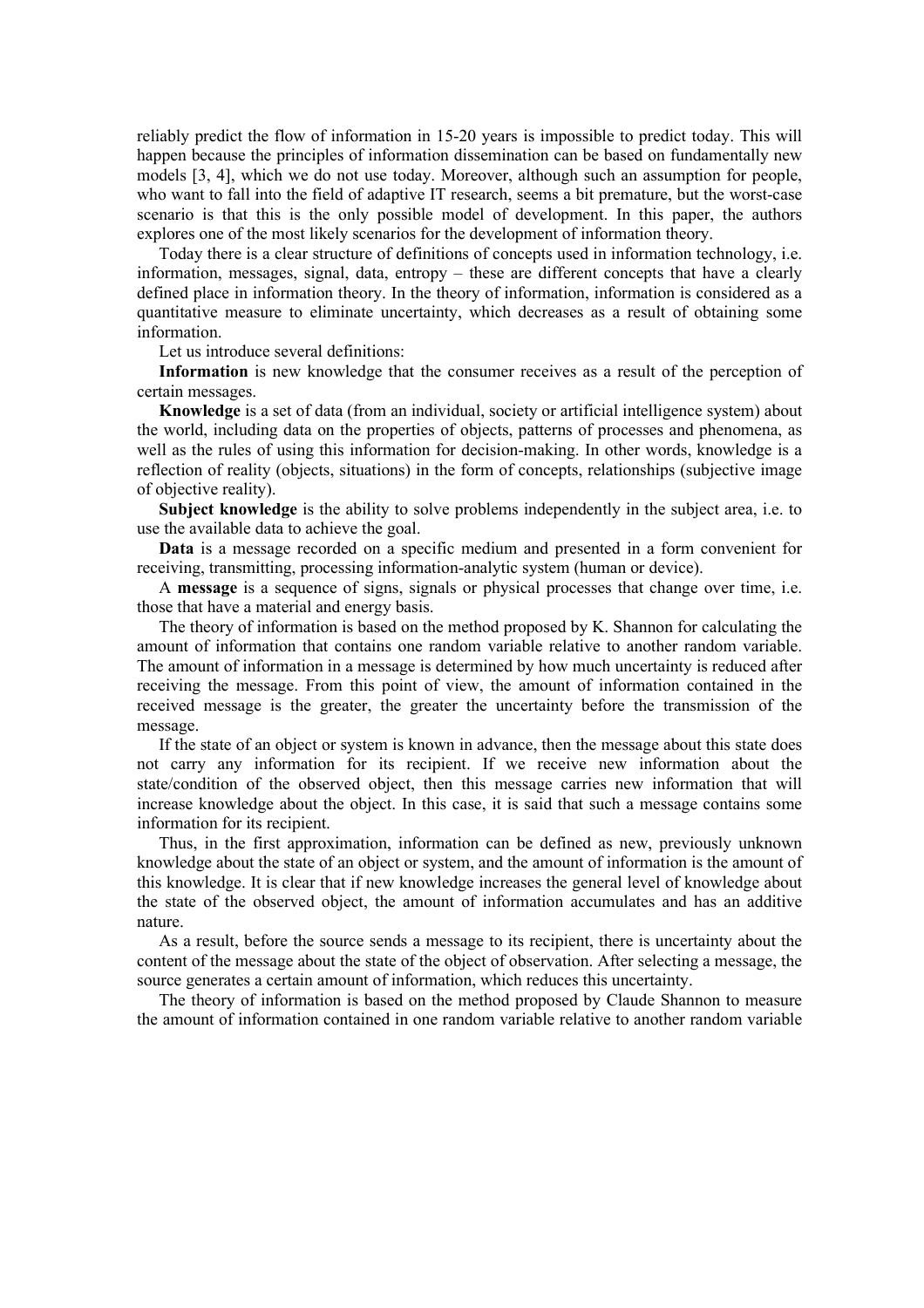[5, 35]. This method allows you to express the amount of information in numbers and provides an opportunity to objectively assess the information contained in the report.

Consider the basic calculations of Shannon's probabilistic approach to determining the amount of information.

Let a discrete source of information output a sequence of messages  $x_i$ , each of which is selected from the alphabet  $X = \{x_1, x_2, \ldots, x_i\}$ , where *k* is the capacity of the source alphabet. Each elementary message for its recipient contains information as a set of information about the state of an object or system.

In order to abstract from the specific content of information, i.e. its semantic meaning, and to obtain the most general definition of the amount of information, the quantitative measure of information is determined without taking into account its semantic content, as well as value and usefulness for the recipient.

Before the connection takes place, there is uncertainty as to which of the possible messages will be transmitted. The degree of uncertainty in the transmission of the message  $x_i$  can be determined by its a priori probability  $p_i$ . Therefore, the amount of information containing one average message  $I(X_i)$  will be some function of  $p_i$ :  $I(X_i) = f(p_i)$ . You mean the type of this function.

Let the measure of the amount of information  $I(X_i)$  correspond to two properties:

1) if the choice of the source message *xi* is known in advance (there is no uncertainty), ie we have a reliable case, the probability of which is  $p_i=1$ , then  $I(X_i)=f(1)=0$ ;

2) if the source sequentially issues messages  $x_i$  and  $x_j$ , and the probability of such a choice  $p_{ij}$ is a compatible probability of events  $x_i$  and  $x_j$ , then the amount of information in these elementary messages is equal to the sum of the amount of information in each of them.

The probability of the joint loss of two random events  $x_i$  and  $x_j$  is equal to the product of the probability of one of these events and the probability of the other, provided that the first event occurred, another words *pij=pi*⋅*pj/i=P*⋅*Q*.

Then, from property 2 of the amount of information, it follows that

$$
I(Xi, Xj) = I(Xi) + I(Xj) = f(P \cdot Q) = f(P) + f(Q).
$$

It follows that the function  $f(p_i)$  is logarithmic. Therefore, the amount of information is related to the a priori probability ratio

$$
I(X_i) = k \cdot \log p_i,
$$

here *k* – the capacity of the probable message alphabet;

 $p_i$  – the probability of the *i*-th message

 $X_i$  – random value of the  $x_i$  -th message;

*к* and the base of the logarithm can be arbitrary.

That the amount of information was determined by a non-negative number, taken  $k = -1$ , and the basis of the logarithm for ease of calculation on a computer choose 2, then we have:

$$
I(X_i) = -\log p_i.
$$

That is  $\log p_i = 2^{I(X_i)}$  and in general evidence for computer:

$$
I(X_i) = \sum_{i=1}^{k} p_i \log_2 p_i \tag{1}
$$

In this case, a unit of information is also taken bit. Thus, a bit is the amount of information in a message of a discrete source, the alphabet of which consists of two alternative events that are a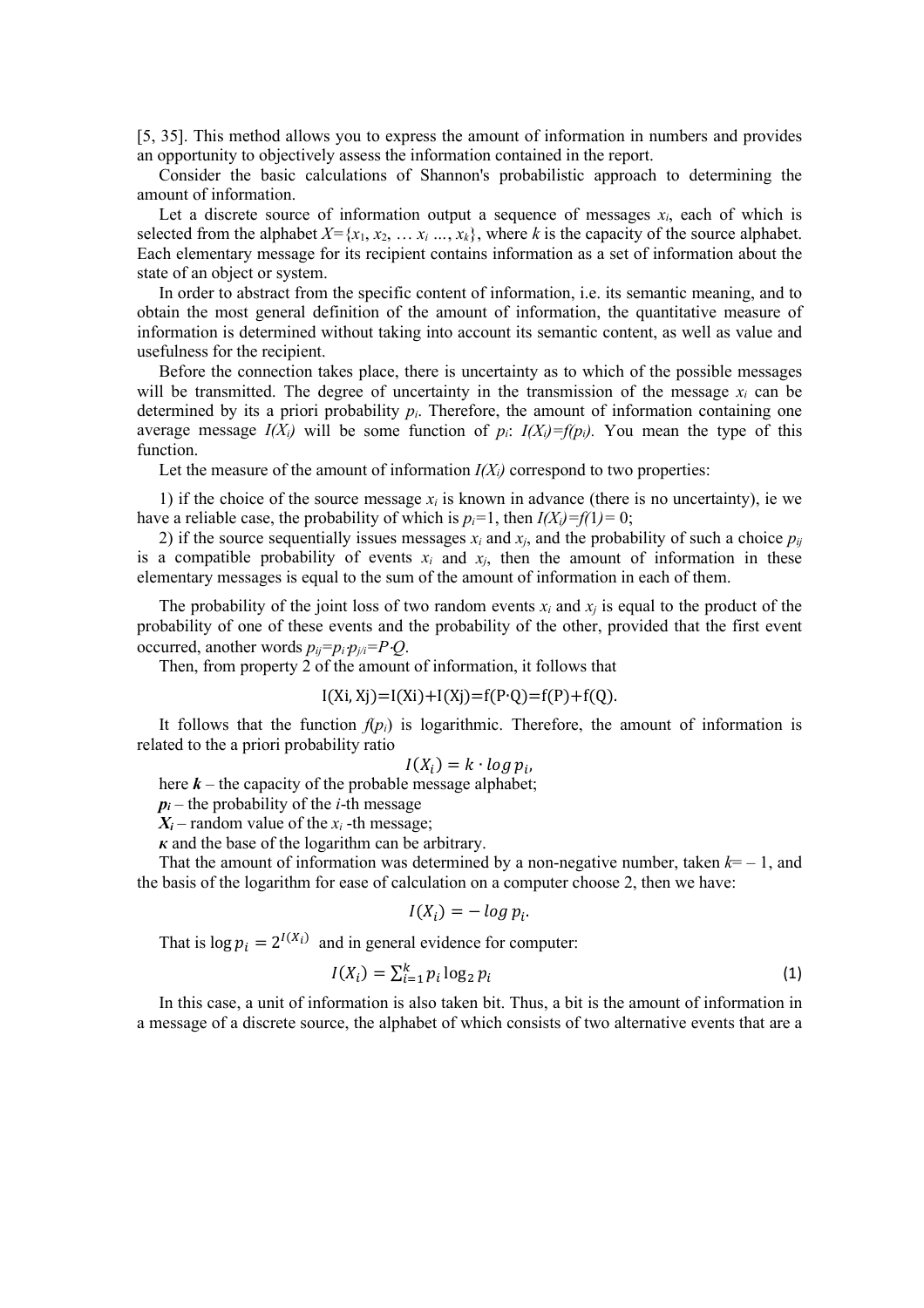priori equally likely. If the number of a priori equally probable events is 28, then the byte is taken as a unit of information.

If the source of information gives a sequence of interdependent messages, then receiving each of them changes the probability of occurrence of the following and, accordingly, the amount of information in them. In this case, the amount of information is expressed through the conditional probability of choosing the source of the message *xi*, provided that the messages *xi-1, xi-2* …, i.e.

$$
I(X_i/X_{i-1}, X_{i-2}, \dots) = -\log_2 p(x_i/X_{i-1}, x_{i-2}, \dots)
$$
 (2)

The amount of information  $I(X)$  is a random variable because the messages themselves are random. The law of probability distribution *I(X)* is determined by the probability distribution *P(X)* of the ensemble of source messages.

## **2. The concept of source entropy**

The entropy of the source (specific amount of information) is the amount of information contained in one elementary message *xi*. The entropy of the source is determined by the formula introduced by Claude Shannon in 1948 [5, 35]:

$$
H(X) = -\sum_{i=1}^{k} p_i \log_2 p_i = \sum_{i=0}^{N-1} p_i \log_2 \left(\frac{1}{p_i}\right),\tag{3}
$$

here  $H(X)$  – the entropy of the source;

 $p_i$ – the frequency with which the *i*-th letter occurs in the language in which the message is written.

 $k$  – the number of letters in the source alphabet.

Here  $\log_2 \frac{1}{p_1}$  $\frac{1}{p_i}$  is interpreted as a certain amount of information  $I_i$ , obtained during the implementation of the *i*-th option. Entropy in Shannon's formula is the average value of a set of a sequence of numbers with different information capacity, i.e. it is a mathematical expectation of the distribution of a quantity  $I_0, I_1, ..., I_{N-1}$ .

The physical content of entropy is an average measure of the uncertainty of the knowledge of the recipient of information about the state of the observed object.

## **2.1. Formulation of the problem**

Moore's Law is an empirical law according to which the number of transistors in a crystal of one integrated circuit doubled every year for the first 15 years, and then, and to this day, such doubling occurs every 1.5 years. Therefore, if the first silicon chips were implemented on the technology of tens of microns, today the working control is carried out at 10 nm (Intel), 7 nm Qualcomm Snapdragon 865+ (AMD) and 5 nm (Apple A14). IBM has demonstrated a "quantum mirage" effect, in which an atom can store one bit of information [19]. In addition, one atom is the limit beyond which quantum effects can be a real issue with reliability, as the behavior of such small objects begins to be described by the rules of quantum physics, such as electronic tunneling. Therefore, nanoconductors can no longer conduct electrons according to the laws of classical theory - in the usual way: in the form of a stream of charged particles in a solid. Recall that quantum mirages were discovered by Hari Manoharan, Christopher Lutz.

If Moore's Law continues to operate, in less than 20 years the size of the integrated circuit will be at the level of atoms. That is, the laws of their operation will be determined by quantum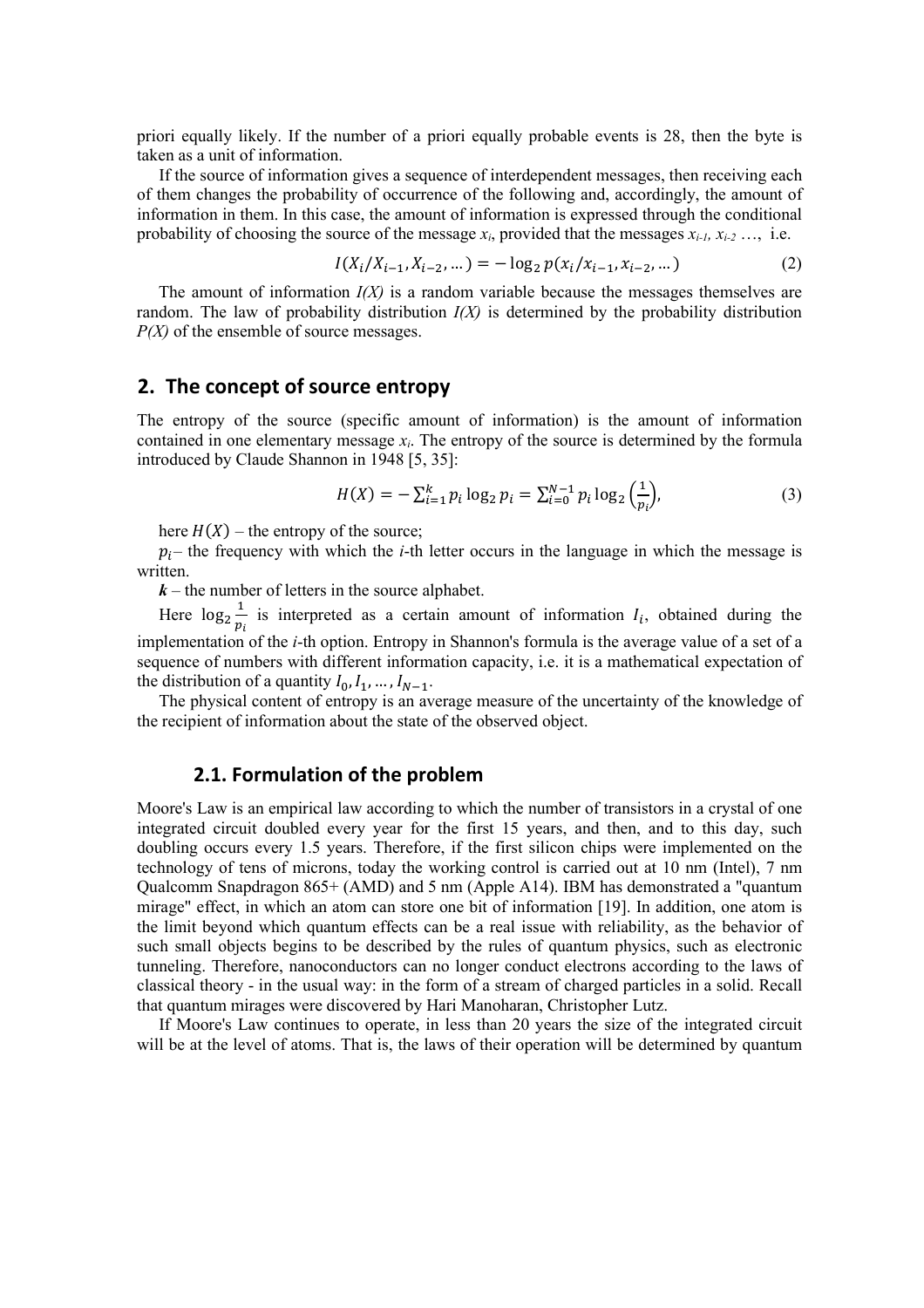mechanics. Today, there are many inconsistencies in describing the behavior of nanoworld objects in classical systems. For example, the very fact of observing an atom disturbs its motion, and the absence of observation leads to a blurring of its velocity and trajectory (lack of trajectory – the ratio of Heisenberg uncertainty) – as if it is in several places at once (at one point in time). Thus, quantum effects are perceived as an obstacle in the design of ultra-small computers. Quantum computer science must figure out how to use fundamental quantum properties.

Fundamental interactions appeared due to spontaneous symmetry breaking in the first moments of the universe's existence. Modern cosmological theories consider the evolution of the universe, starting with the so-called Planck moment,  $5.4 \times 10-44$ s. After that, the only field that had the greatest symmetry disintegrated, and gravity separated from it. To avoid a long description, we reflect the current state in Fig. 1:

So, the formulation of the problem:

*Problem 1* - reducing the size of computational elements and integrated circuits has a natural limit - the point when the laws of quantum information theory will replace the laws of classical information theory, respectively, there is a need to explore the extension of information theory to quantum information theory.

*Problem 2* - reducing the share of energy dissipated. Logically inverse operations are operations that are not accompanied by energy dissipation (Landauer, 1961). Thus, to perform classical calculations requires a physical system that has two stable states, such as triggers in electronics, which provide information in the form of a binary system.

## **3. Research of quantum properties of information carriers**

The idea of using quantum properties of information carriers to accelerate the process of computation and development of the quantum computer is attributed to the American physicist R.-F. Feynman [7, 8], and improvement to the English physicist D. Deutsch [9]. E. Bernstein and W.W. Vazirani in 1993 proved the possibility of performing an arbitrary unary operation in quantum calculations using a finite number of operations (universality of the quantum Turing machine) [10]. American scientists P. Shore and L. Grover have developed algorithms that fully use quantum interference and entanglement for significant (compared to classical) computational acceleration [11, 12]. Methods of controlling nanoscopic particles by creating and controlling coherent quantum states, which led to the creation of experimental implementations of qubits (quantum information carrier), are presented. Additional studies of quantum computing can be found in [13].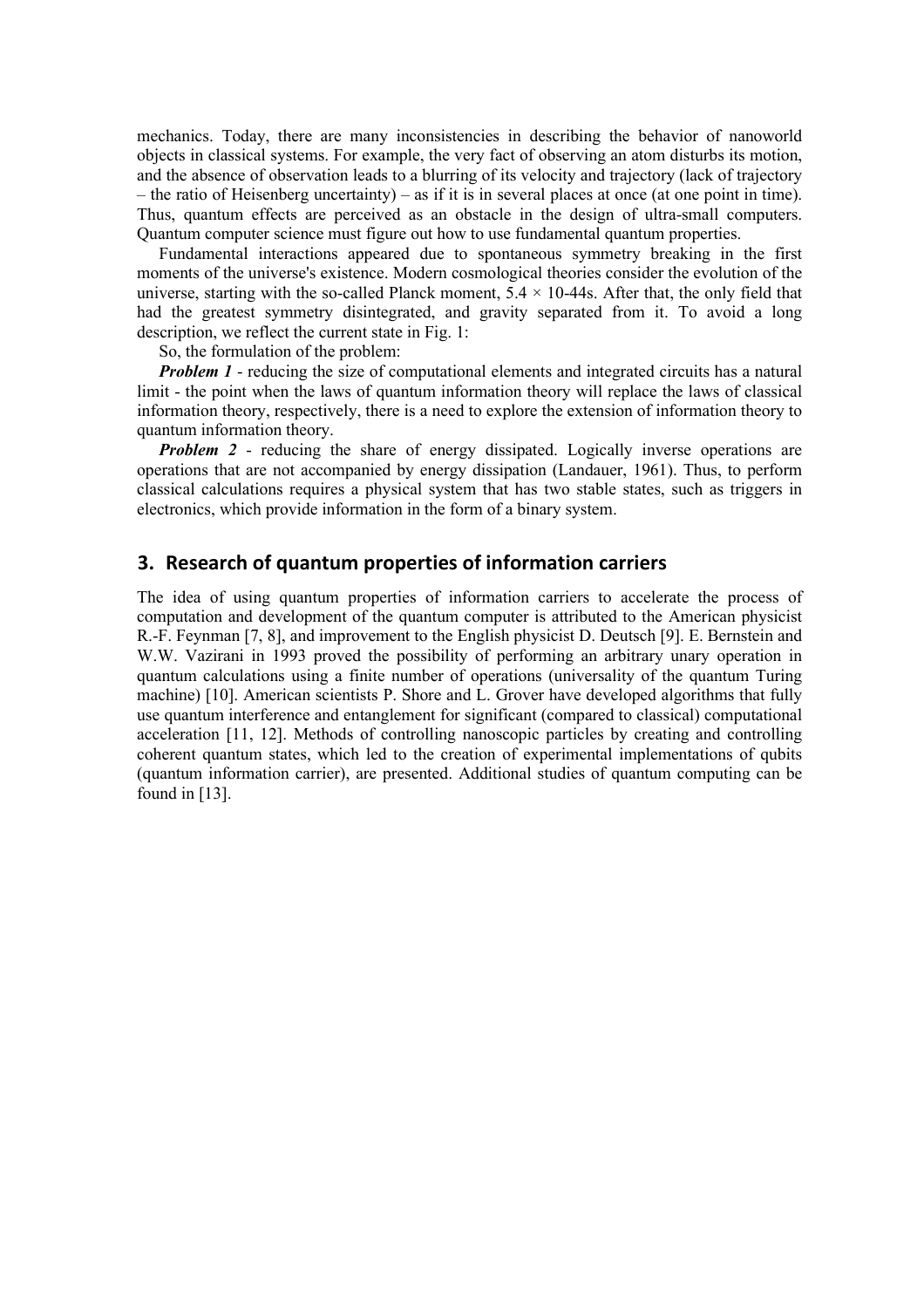

**Figure1:** Basic forces of interaction and elementary particles

In practice, it can be said that commercial devices for creating quantum communication lines (QPN Security Gateway by MagiQ Technologies (USA), cryptosystems Clavis and Cerberis by ID Quantique (Switzerland)) have long been on the market. In the last decade, leading laboratories have been fighting for quantum dominance at the level of commercialization of quantum computers [34]. Thus, today, we see that the IT industry is preparing for the transition to a new ideology of servicing information flows. Accordingly, Ukrainian participants must prepare for the rules of the game of the future.

Therefore, consider the known elements of quantum information transfer. By analogy with the classical theory of information, we systematize the concept of quantum information theory.

*Definition.* Quantum information – information contained in the state of a quantum system. It is the subject of the study of quantum information theory.

*Definition.* A quantum object is an object of the nanoworld (electrons, atoms, molecules, light clusters) to which the rules of quantum theory apply, in particular, its description in terms of states that are statistical in relation to all measurement results;

The information carrier is the state of the quantum system *H*, which is an information resource because it is statistically uncertain

The state of a quantum object is a list (catalog) of possible measurement results performed on it. In quantum mechanics, two states of objects are considered: pure and mixed.

Pure states describe objects that are independent of all other quantum objects around them. Mathematically, the pure state is given by the state vector (wave function), which is usually written in Dirac notation as a cat vector |Ψ⟩. This vector belongs to the multidimensional complex Euclidean space, which is called the Hilbert space of the physical system. The dimension of the Hilbert space *D* specifies an important parameter - the number of independent states (levels) of the quantum system. Using as orthogonal vectors mutually orthogonal vectors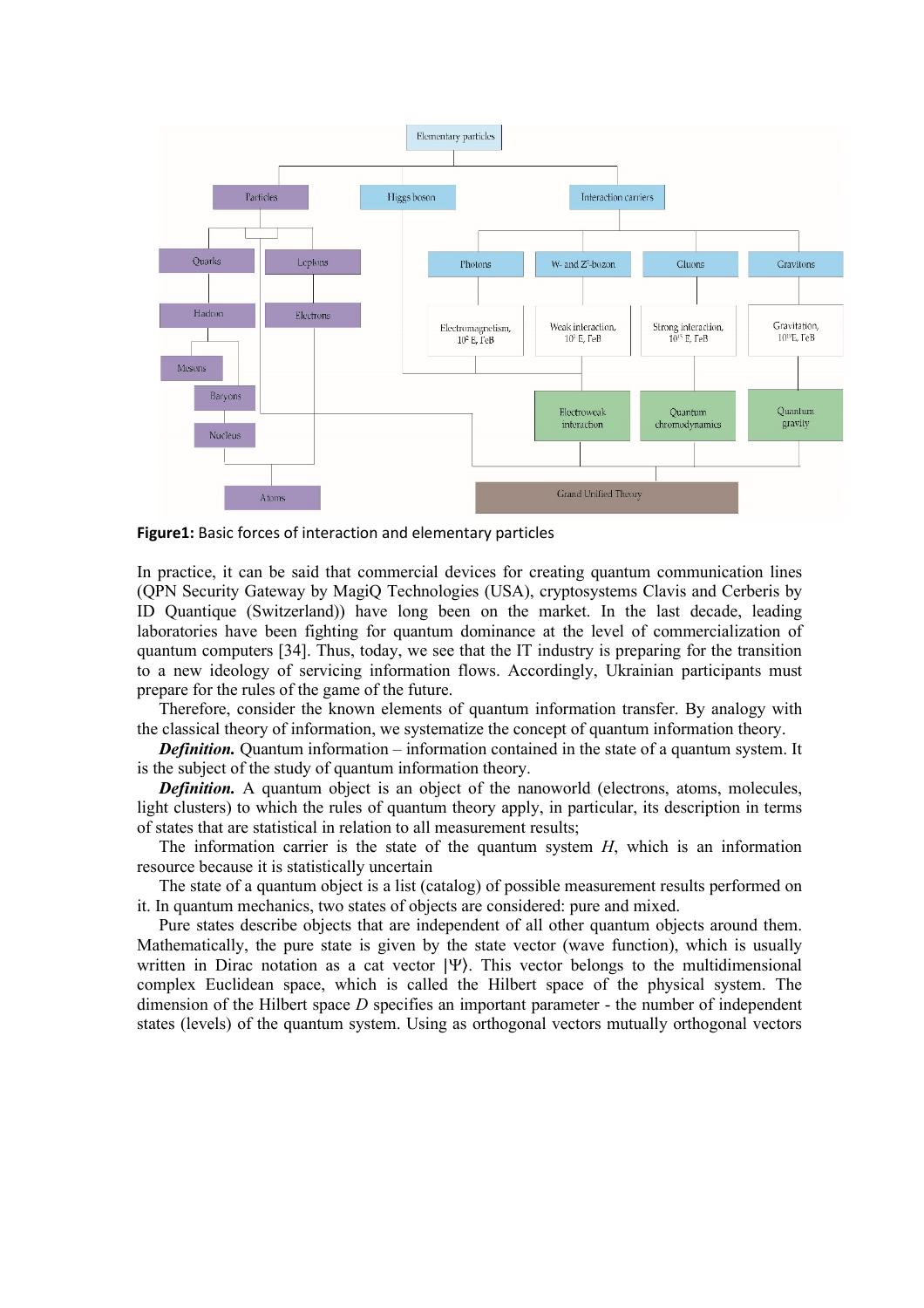|i), forming a complete set  $\sum_{i=1}^{D} |i\rangle\langle i| = I$ , we can represent an arbitrary state vector in the form of a linear superposition of basis vectors :

$$
|\Psi\rangle = \sum_{i=1}^{D} |i\rangle\langle i| = \hat{I}
$$
 (4)

The choice of basis is determined by the procedure of the physical experiment and its integral part - measurement. There are an infinite number of orthogonal bases, and hence an infinite number of different representations of an arbitrary state vector.

The simplest example Mixed states are described using a density matrix:

$$
|\Psi\rangle = \sum_{i=1}^{D} |i\rangle\langle i| = \hat{I}
$$
 (5)

The simplest example of a superposition might be a state vector of a system having two orthogonal states and  $|\Psi_1\rangle$  and  $|\Psi_2\rangle$  [16]. The state of such an object is described by a state vector (wave function):

$$
|\Psi\rangle = \alpha |\Psi_1\rangle + \beta |\Psi_2\rangle, \qquad (6)
$$

here  $\alpha$  and  $\beta$  – complex numbers or amplitudes of states, when

$$
|\alpha|^2 + |\beta|^2 = 1.
$$
 (7)

During the measurement, the coherent superposition (6) is destroyed and reduced to a new state, which is determined by the type of measurement. Yes, when trying to find a system in the state  $|\Psi_2\rangle$  perturbation of the measuring instrument will lead to the fact that at the time of measurement there will be a reduction (design):

$$
|\Psi \rangle \Rightarrow |\Psi_2\rangle \langle \Psi_2 | \Psi \rangle \Rightarrow |\Psi_2\rangle, \tag{8}
$$

as a result of which the system after measurement will pass to the state  $|\Psi_2\rangle$ , and the initial state will cease to exist.

$$
p_{mix} = |\alpha|^2 |\Psi_1\rangle \langle \Psi_1| + |\beta|^2 |\Psi_2\rangle \langle \Psi_2| \tag{9}
$$

This state is essentially classical, because in the mixed state (9) the system can be either in the state  $|\Psi_1\rangle$ , or in the state  $|\Psi_2\rangle$ , whereas in the superposition state (6) the system can be in two states simultaneously.

In the work of Erwin Schrödinger "The current state of quantum mechanics" [14] analyzed the features of quantum mechanical processes and formulated four main provisions that characterize the state of a quantum object:

The principle of superposition. The state of a quantum object is described by a linear combination of basis states;

The principle of interference. The measurement result depends on the relative phases of the wave functions included in the superposition state;

Entanglement of quantum states. Complete information about the state of the whole system does not correspond to the same complete information about the state of its components;

Non-cloning and uncertainty. The unknown quantum state cannot be copied or observed without its perturbation – the state is described only statistically [15].

Quantum entanglement states are a quantum mechanical phenomenon in which the quantum states of two or more objects are interdependent. This interconnection persists even if the entangled particles are spatially spaced beyond any known interactions. Measuring the parameter of one particle causes instantaneous (more than the speed of light) destruction of the confused state and determining the state of the second particle with one hundred percent probability. Such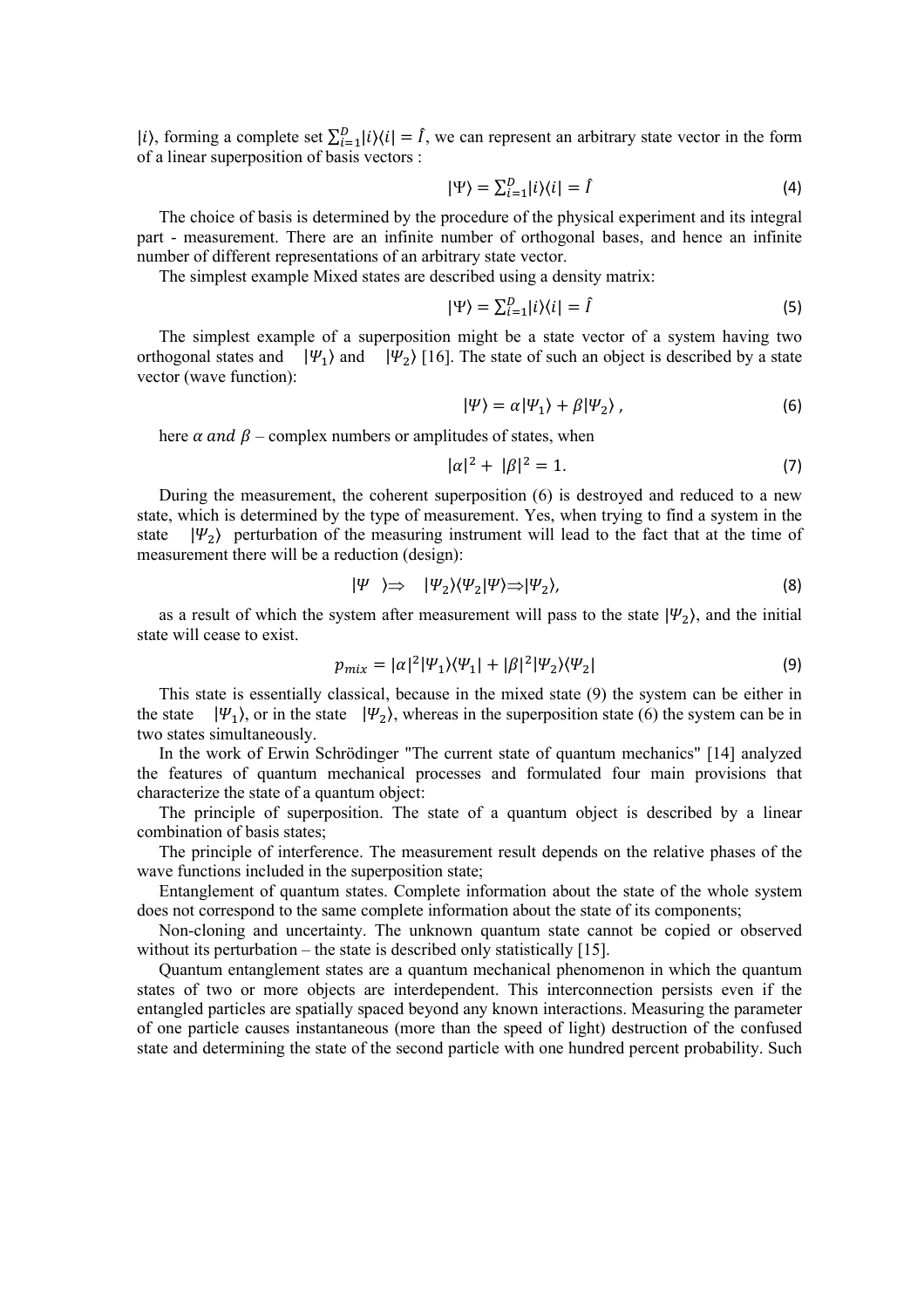behavior does not agree with the principle of locality, but does not violate the theory of relativity, because there is no transfer of information.

A good example of confused states are photon pairs in Bell states [17].

#### **3.1. Quantum calculations**

The changes that occur with the quantum state can be described in the language of quantum calculations. The fundamental model of quantum computing is quantum schemes. By analogy with the classical computer, which contains wires and logic elements, a quantum computer is built of quantum circuits consisting of wires and elementary quantum elements that allow the transmission of quantum information and manipulate it.

The evolution of an unmeasured quantum system translates the initial state of the quantum system into another state while maintaining the norm. For Hilbert space, the transformation must be reversible, i.e. unitary. Any transformation on a *d*-dimensional complex vector space can be described using a matrix of size  $d \times d$ . Let  $M^*$  be a transposed complex-conjugate matrix with respect to the matrix *M*. A matrix M is called unitary (one that describes unitary transformations) if the condition  $M^*M=1$  is satisfied. An arbitrary unitary transformation of quantum space is an admissible quantum transformation, and vice versa. Thus, the condition of unitarily is the only restriction imposed on quantum elements. Unitary transformation can be interpreted as rotations in a complex vector space.

A quantum computer is a device that performs logical operations on quantum states by unary transformations (that is, energy-saving ones) without disturbing quantum superposition in the computational process. Schematically, the operation of a quantum computer can be represented as a sequence of three operations:

- 1) "record" reading the initial state;
- 2) "calculations" unitary transformations of initial states;
- 3) "output" of the result (measurement, design of the final state).

#### **3.2. Qubit**

By analogy with a classical computer operating on a sequence of classical bits, a quantum computer operates on a sequence of quantum bits. Thus, the fundamental unit of information in quantum information systems is a quantum bit (quantum bit) or abbreviated qubit (qubit). Some quantum system with two stable states can be used to represent the qubit. Many different physical systems are used to implement qubits. For example, in a model of an atom, an electron can exist either in the ground |0⟩ or in the excited |1⟩ states. By irradiating the atom with light with a certain energy, it is possible to make transitions between these states.

A significant difference between a qubit and a classical bit is that a qubit can be in an indeterminate (non-statistical) state other than 0 or 1. Let us call this state non-statistical in contrast to |0⟩ and |1⟩, which are statistical states.

A linear combination of states is a superposition:

$$
|\Psi \rangle = \alpha |0\rangle + \beta |1\rangle \tag{10}
$$

We now show the rule of change in the classical addition (table 1) and the use of "quantum entanglement" (entanglement of quantum states) (table 2).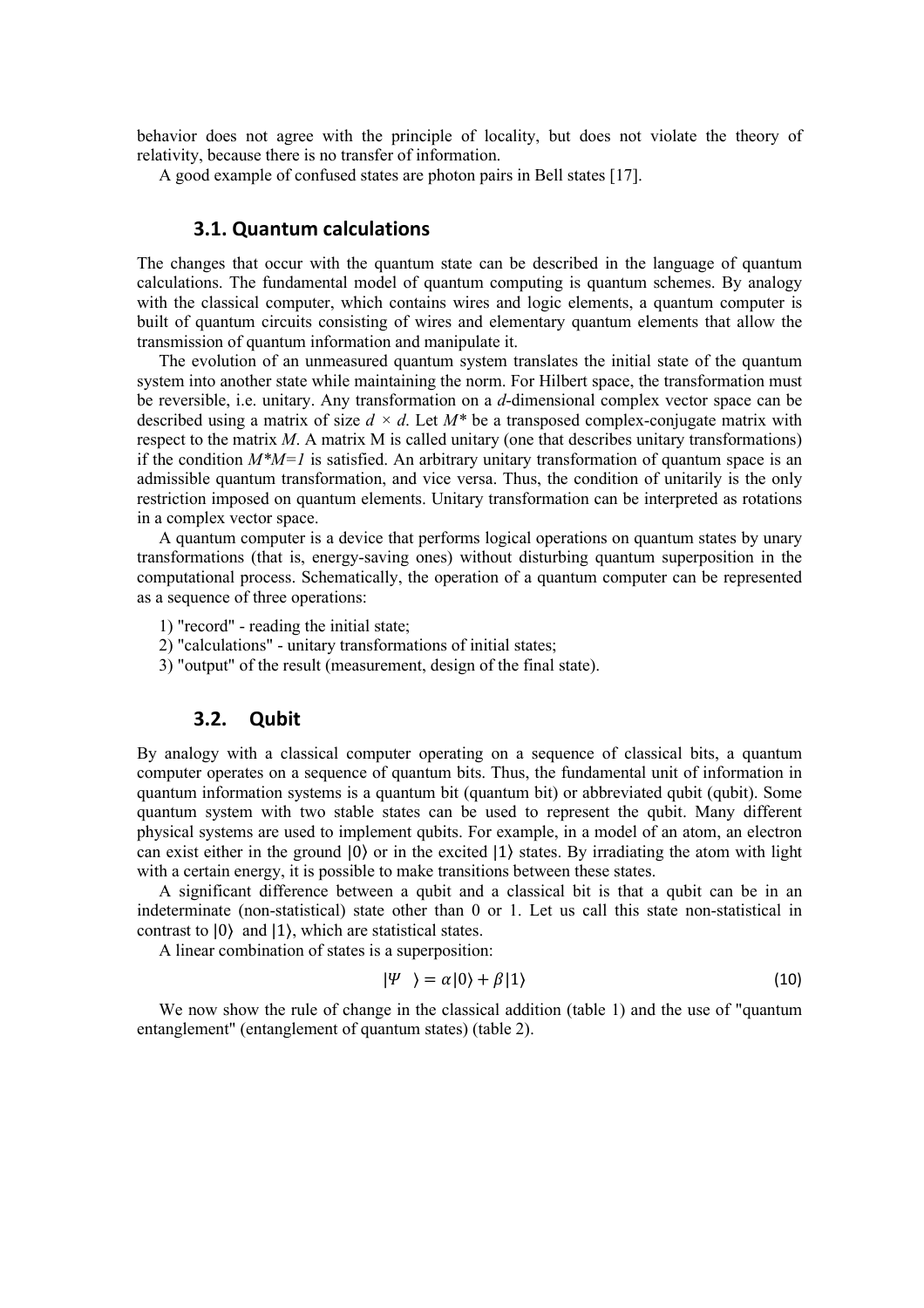| Classic bitwise addition |     |
|--------------------------|-----|
|                          | a⊕b |
|                          |     |
|                          |     |
|                          |     |
|                          |     |

**Table 1** Classic bitwise addition

**Table 2**

Addition taking into account the quantum effect

|  | $b' = (a \bigoplus b)$ |
|--|------------------------|
|  |                        |
|  |                        |
|  |                        |
|  |                        |

In table 2, the value of qubit a is stored, the value of qubit b changes according to the law XOR. Bit b - (target) changes its state only when the state of the control bit  $= 1$ ; the state of the control bit does not change. Thus, we see why, in the general case, logical data can be cloned and quantum data cannot. In the general case, quantum data means the superposition of the form:

$$
|\Psi\rangle = \alpha |\Psi\rangle + \beta |\Psi\rangle
$$

here  $\alpha$  i  $\beta$  – complex numbers or amplitudes of states, when  $|\alpha|^2$  i  $|\beta|^2 = 1$ .

## **3.3. Quantum entropy (von Neumann entropy)**

Suppose that for a quantum mechanical system of density  $\hat{p}$  we have  $|p_i\rangle$  - eigenvectors of the density matrix corresponding to the eigenvalues p i (for simplicity, we take them as nondegenerate matrices), then

$$
\hat{p}_i|p_i\rangle=p_i|p_i\rangle,
$$

here  $p_i$  – the probability of finding a quantum system in the pure state  $\hat{p}_i = |p_i \langle p_i|$ . Here  $0 \leq p_i \leq 1$ .

In the basis,  $\{ |p_i \}$  the density matrix takes a diagonal form. Therefore, in the basis of eigenvectors, quantum entropy (or von Neumann entropy) can be determined similarly to the classical (information entropy  $H(X)$  Shannon using eigenvalues:

$$
S=-\sum_i p_i \ln p_i,
$$

here  $s - it$  is a theoretical and informational entropy.

In quantum information theory, quantum relative entropy is a measure of the difference between two quantum states (a quantum-mechanical analogue of relative entropy] [21].

In contrast to classical information theory, quantum theory contains the concept of entropy of entanglement.

Entropy entanglement is a measure of the degree of quantum entanglement of two subsystems that form two parts of the composite of a quantum system. Thus, the entropy of entanglement is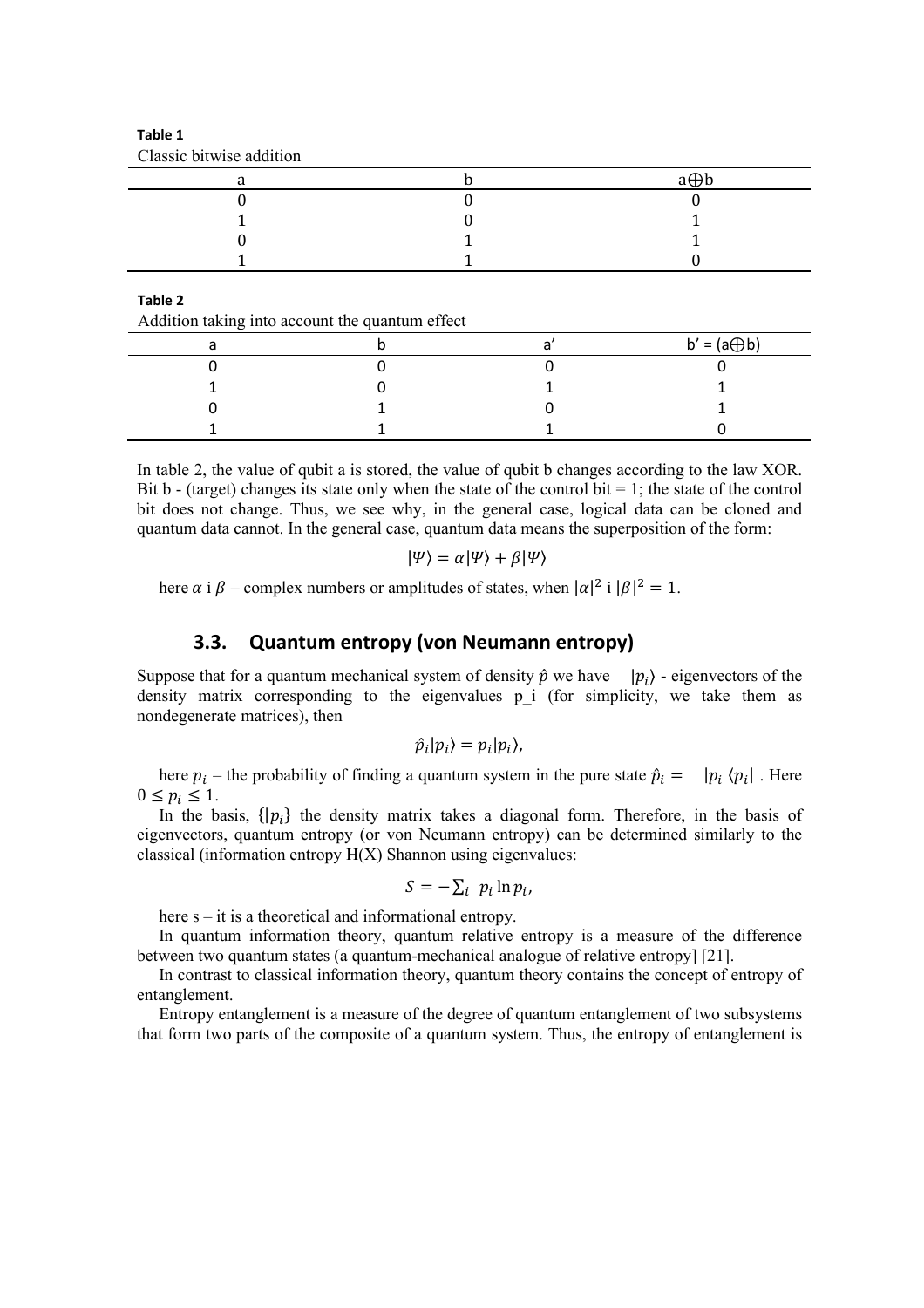the von Neumann entropy of the density matrix for an arbitrary subsystem. If it is not equal to 0, then the system is in a mixed state, which means that the two systems are entangled.

#### **3.4. Research results and their discussion**

Quantum information theory. The main tasks of Ph.D. is the establishment of conceptual capabilities and limitations of receiving, transmitting and processing information in quantum media (systems that operate according to the laws of quantum mechanics). It is believed that the theory of classical information works with shortcomings in its use in the real world (quantum world). Schematically, this can be represented as

## **3.5. Quantum information** ⊂ **Classical information** ⊂ **Information technology**

The concept of communication channel and its maximum bandwidth is an important element in quantum information theory, because the effect of quantum entanglement allows not to send information physically, through quantum teleportation.

Obviously, the application of quantum information theory is necessary when information is received, stored, transmitted not by bits, but in terms of quantum states.

Determining the degree of confusion for systems with more than two components, as well as for noisy systems in the so-called mixed states, is a separate problem of quantum information theory. Fundamental developments in this direction belong to the school of Polish physicists Gorodetsky [18]. It is believed that the definition is a principle. restrictions on the confusion that can be released for information processing will make it possible to formulate the postulates of quantum information theory by analogy with the postulates of thermodynamics. Currently, the main problem of quantum information theory is to overcome the so-called quantum gap – the transition from already implemented computers with 5-10 qubits to a machine that can create superpositions and confused states of 1000 qubits and perform (until the state decays) at least 109 operations [19].

## **4. Experiments and Results in quantum theory area**

#### **4.1. Symmetry**

The modern theory of everything (superstring theory), which claims to be the unifying theory of all four fundamental interactions, is based on a model of supersymmetry. Supersymmetry is a theory that connects bosons and fermions in nature (we can say that the transformation of supersymmetry can translate matter into interaction (or radiation), and vice versa). Supersymmetry provides a union with gravity (local supersymmetry is the theory of gravity); leads to the union of strong, weak and electromagnetic interactions (the theory of the Great Union); solves the problem of hierarchies (simultaneous existence of large and small scales); creates insufficient dark matter in the universe. Supersymmetry provides superstring theory with consistency and stability. Supersymmetry "relieves us of the need to fine-tune the parameters of the standard model to overcome a number of subtle problems in quantum theory ... at insignificantly short distances, supersymmetry changes the intensity of three non-gravitational interactions so that they can merge into one large combined interaction" [27].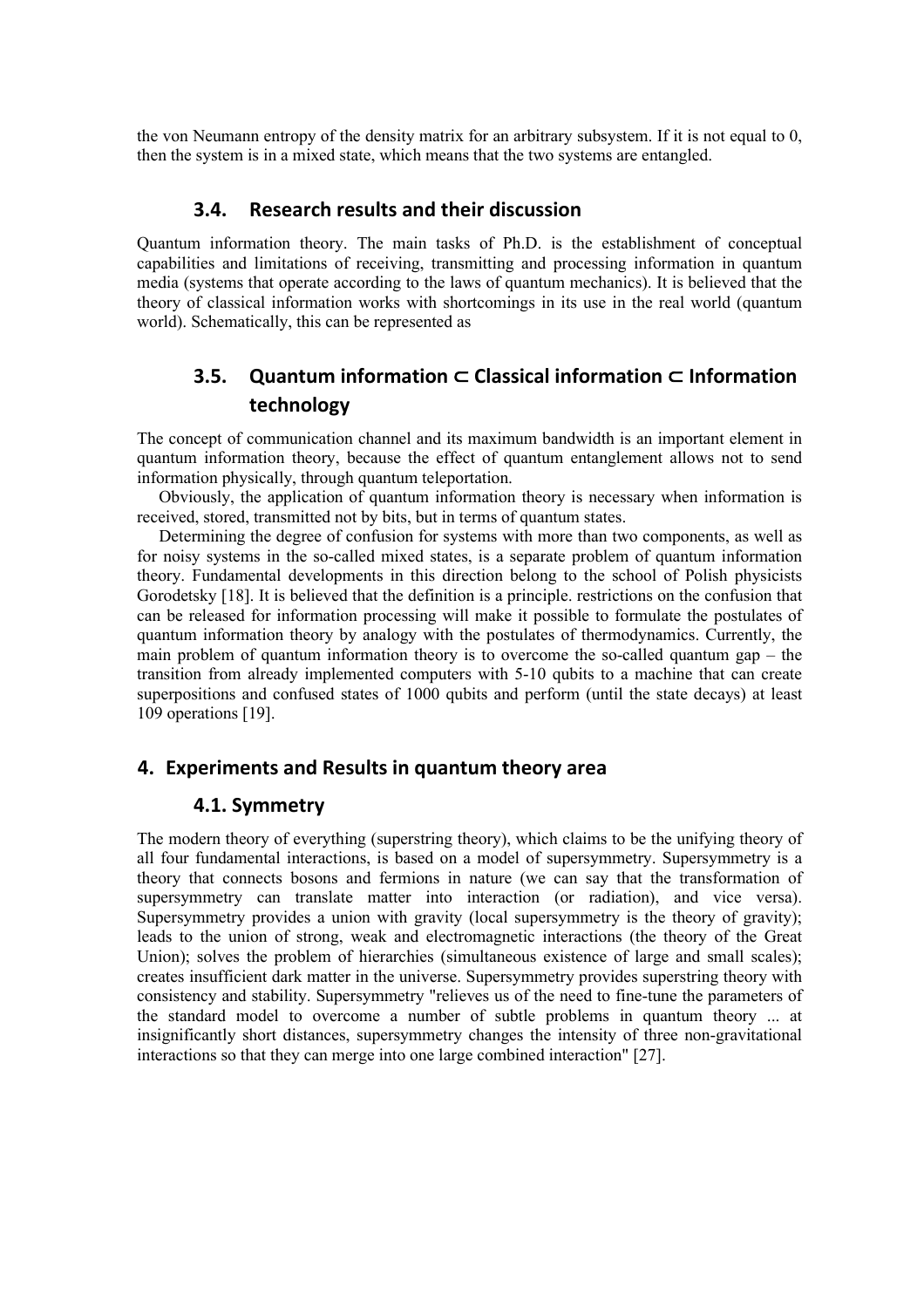Parts of the construction of string theory gradually fell into place" [28]. The new symmetry in physics is called supersymmetry. She argues that in the permutation of bosonic and fermionic particles, the physical laws must remain unchanged. It is like a mirror image of nature, in which fermions turn into bosons and bosons into fermions. The search for various manifestations of supersymmetry in nature is one of the main tasks of numerous experiments on modern particle accelerators. Symmetry is the basis of all the fundamental laws of physics: the law of conservation of momentum as a consequence of the homogeneity of space; the law of conservation of momentum as a consequence of isotropy of space; the law of conservation of energy as a consequence of the homogeneity of time; the law of conservation of velocity of the center of mass (consequence of isotropy of space-time). This has been actively explored in the works [29]. Systems were built using simulation based on a quantum computer in [30]. Image protection was implemented in [31]. Software and hardware were implemented in [32] for the mobile system. Neural networks have been used to encrypt and decrypt data in [33].

## **4.2. Study 2021**

The standard model is a currently accepted theoretical construction that describes the interaction of all elementary particles in the universe. It assumes four fundamental interactions: electromagnetic, strong, weak, and gravitational.

However, this is by no means a definitive theory. This is evidenced, for example, by the presence in the universe of dark matter or antimatter, which does not fit into the Standard Model. And now scientists are approaching the so-called New Physics.

The standard model accurately predicted the so-called muon g-factor, an indicator of the strength and speed of rotation of a particle in a magnetic field. This factor is close to the value of 2, but the Brookhaven experiments revealed a deviation of several parts per million.

Despite the minimal difference, the scientists claimed the existence of previously unknown to science interactions between the muon and the magnetic field.

The Muon g-2 [34] experiment at the Fermi National Accelerator Laboratory (Fermilab) in Chicago on April 7, 2021 published the results of an experiment that was to measure the value of the anomalous magnetic moment of a muon with high accuracy.

The current state of research [35] shows a possible change in both unifying theory and the theory of everything. Forces of interaction model can be tested in the near future with accelerator-based experiments and possibly also at the precision frontier.



**Figure 2:** Correlation of oscillation frequency with the standard model (Fermilab)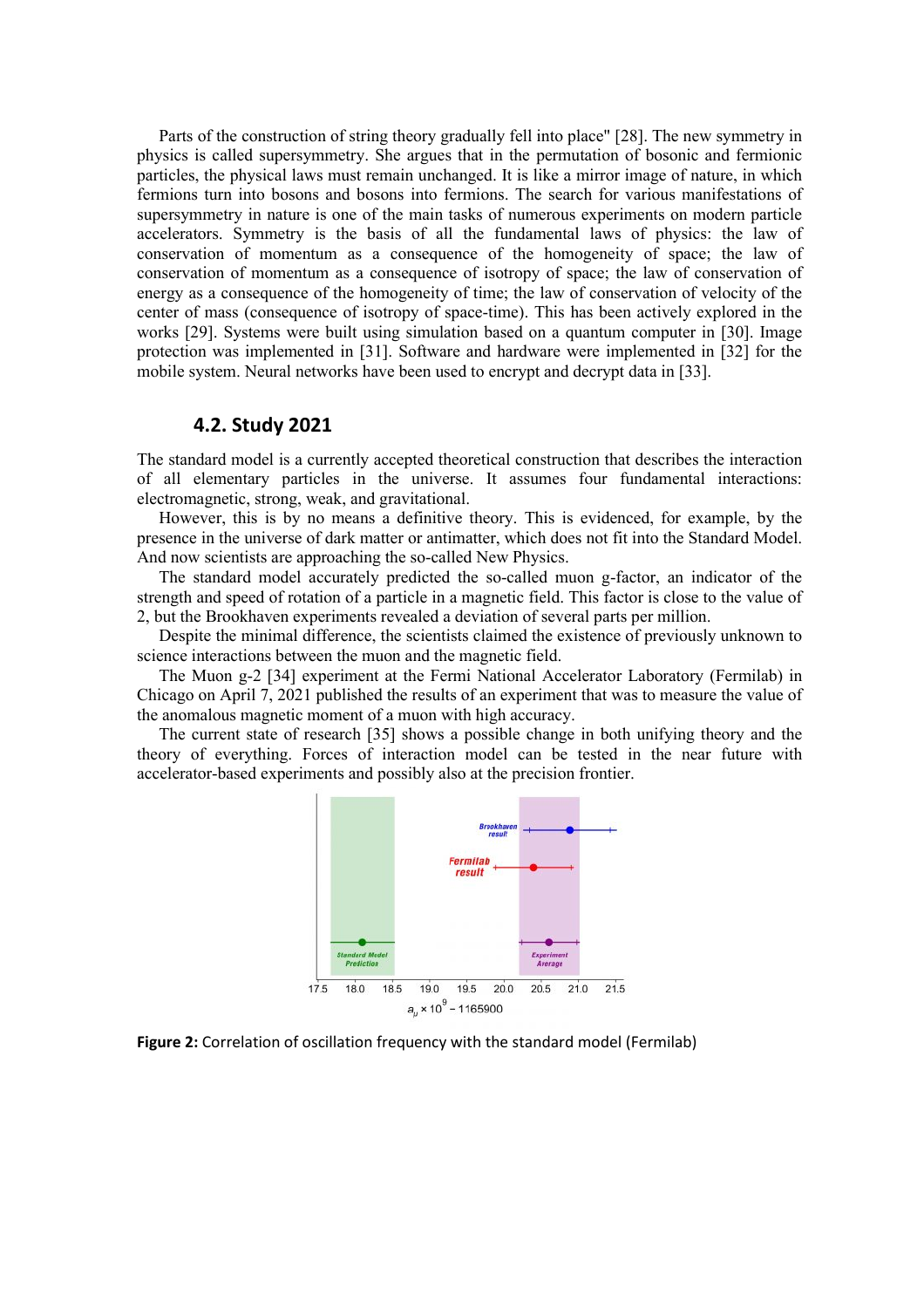The first result from the Muon g-2 experiment at Fermilab confirms the result from the experiment performed at Brookhaven National Lab two decades ago. Together, the two results show strong evidence that muons diverge from the Standard Model prediction. Image [36].

Thus, in the course of research as part of the Muon g-2 experiment in the laboratory of the town of Batavia near Chicago (with a probability of 1 chance out of 40,000, i.e. the statistical level of reliability is 4.1 sigma), a new, fifth force of nature was discovered [37-40]. Probably because, the permissible error leaves to recognize the discovery by science, the error should not exceed one chance by 3.5 million (5 sigma).

#### **5. Conclusions**

Obviously, the era of silicon electronics is nearing completion, and biotechnologies that operate on DNA molecules and quantum technologies that operate on ions, atoms, and elementary particles are replacing on-technology.

Quantum computing and quantum information are new tools that will create a link between simple and relatively complex: in the field of calculations and algorithms there are systematic tools for building and studying such systems. The application of ideas from these areas has already led to the emergence of new views on physics, so the authors contributing to the expansion of general information theory by supplementing by integrating into its foundation the rules of computation in quantum systems. The author systematizes the concept of different industries and introduces the concept of non-statistical state.

To understand further development, it is necessary to formalize the current state of affairs. Procedures for determining all the rules of interaction and construction of the corresponding algebra today are called theories of everything.

**Definition.** Fundamental forces - different types of interaction that are not reduced to each other. The fundamental forces described are gravitational, electromagnetic, strong and weak interactions. It is considered (the theory of everything) that all these 4 interactions are separate cases of one, still unknown, hypothetical interaction. The case of describing the theory of everything is constantly supplemented by new manifestations, which cannot be substantiated by the above-mentioned four fundamental forces. In particular, such quantum effects as quantum entanglement and uncertainty without observation and acceptance of value in the process of observation cannot be justified by the influence of one of the four forces.

#### **References**

- [1] V.Hrytsyk, Future of Artificial Intelligence: treats and possibility, Proceedings of ITA'2017, INFOS section, Varna, June, 26-Luly, 09, 2017, pp. 91-99
- [2] V.Hrytsyk, A.Grondzal, A.Bilenkyj, Augmented reality for people with disabilities, In 2015 Xth International Scientific and Technical Conference "Computer Sciences and Information Technologies"(CSIT), 2015, pp. 188-191
- [3] V.Hrytsyk, M.Nazarkevych, Real-Time Sensing, Reasoning and Adaptation for Computer Vision Systems, In: Babichev S., Lytvynenko V. (eds) Lecture Notes in Computational Intelligence and Decision Making, ISDMCI 2021, Lecture Notes on Data Engineering and Communications Technologies, vol 77. Springer, Cham, 2022, pp.573-585, https://doi.org/10.1007/978-3-030-82014-5\_39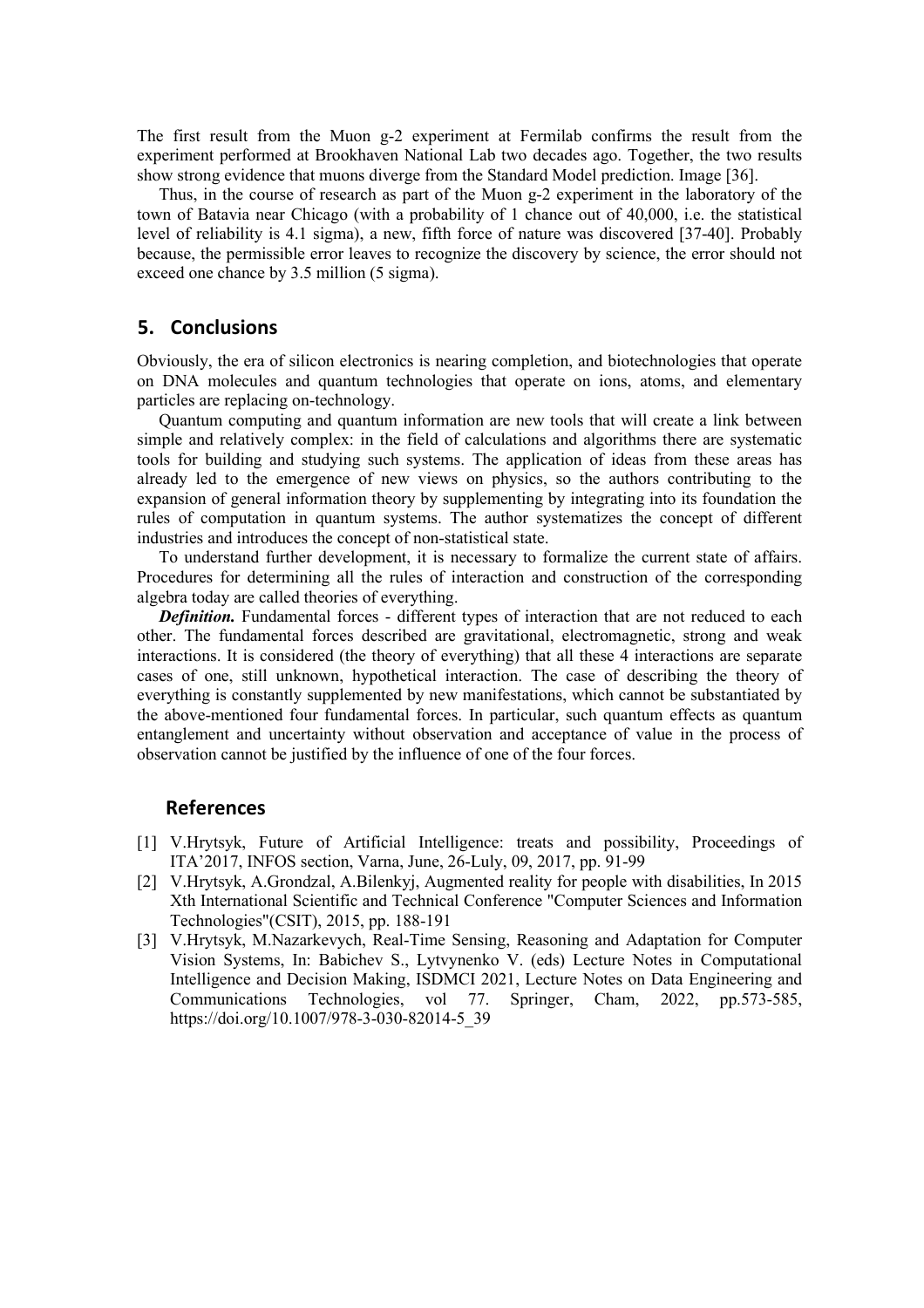- [4] M.Kaku, Hyperspace: A scientic odyssey through parallel universes, time warps, and the tenth dimension; 2016, p. 384
- [5] C.E.Shannon, Communication theory of secrecy systems, The Bell system technical journal, 28(4), 1949, pp. 656-715
- [6] V.V.Hrytsyk, Systematyzatsiia zavdan informatsiinykh tekhnolohii epokhy 4-yi promyslovoi revoliutsii, Visnyk KhNTU, 3(66), 2018, pp. 265-270.
- [7] R.P.Feynman, Quantum mechanical computers, In Conference on Lasers and Electro-Optics (p. TUAA2), Optical Society of America, 1984, June
- [8] D.Deutsch, Quantum theory, the Church-Turing principle and the universal quantum computer, Proceedings of the Royal Society of London, Series A, Mathematical and Physical Sciences, 1985, Vol. 400 (1818)
- [9] E.Bernstein, U.Vazirani, Quantum complexity theory, Proceedings of the 25'th Annual ACM Symposium on the Theory of Computing, New York, 1993
- [10] P.W.Shor, Algorithms for quantum computation: Discrete logarithms and factoring, Proceedings of the 35'th Annual Symposium on Foundations of Computer Science, Los Alamitos, 1994
- [11] C.H.Bennett, P.W.Shor, Quantum information theory. Transactions on Information Theory. 1998, Vol. 44
- [12] M.A.Nielsen, I.L.Chuang, Quantum computation and quantum information, Cambridge, 2000
- [13] E.Schrödinger, Collected Papers on Wave, Mechanics, 1982, pp.102-123
- [14] C.H.Bennett, Quantum information and computation, Physics Today, 48(10), 1995, pp. 24- 30
- [15] E.Bernstein, U.Vazirani, Quantum complexity theory, Proceedings of the 25'th Annual ACM Symposium on the Theory of Computing, New York, 1993
- [16] J.Kim, W.J.Jang, T.H.Bui, D.J.Choi, C.Wolf, F.Delgado, Y.Bae, Spin resonance amplitude and frequency of a single atom on a surface in a vector magnetic field, arXiv preprint arXiv, 2103.09582, 2021
- [17] O.A.Pastukh, V.V.Yatsyshyn, I.M.Maikiv, V.V.Hrytsyk, Kryterii otsiniuvannia spotvoren kvantovoi informatsii pry peredachi po kvantovomu kanalu zviazku z shumom, Visnyk Khmelnytskoho natsionalnoho universytetu, 6; 2013, pp. 127-129
- [18] M.A.Nielsen, I.L.Chuang, Quantum computing and quantum information, 2000
- [19] M.Keyl, Fundamentals of quantum information theory, Physics reports, 369(5), 2002, pp.431-548
- [20] A.Wehrl, General properties of entropy, Reviews of Modern Physics, 50(2), 1978, p. 221
- [21] M.Horodecki, P.Horodecki, R.Horodecki, Unified approach to quantum capacities: towards quantum noisy coding theorem, Physical review letters, 2000, 85(2), p. 433
- [22] C.H.Bennett, P.W.Shor, Quantum information theory, IEEE transactions on information theory, 44(6), 1998, pp. 2724-2742
- [23] T.Fukuyama, T.Kikuchi, Grand Unified Theories: Current Status and Future Prospects, An International Workshop, Grand Unified Theories: Current Status and Future Prospects, 2008, p.1015
- [24] B.Green, The elegant universe: Superstrings, hidden dimensions, and the quest for the ultimate theory, Vintage London, 1999
- [25] D.J.Gross, The role of symmetry in fundamental physics, Proceedings of the National Academy of Sciences, 93(25), 1996, pp. 14256-14259